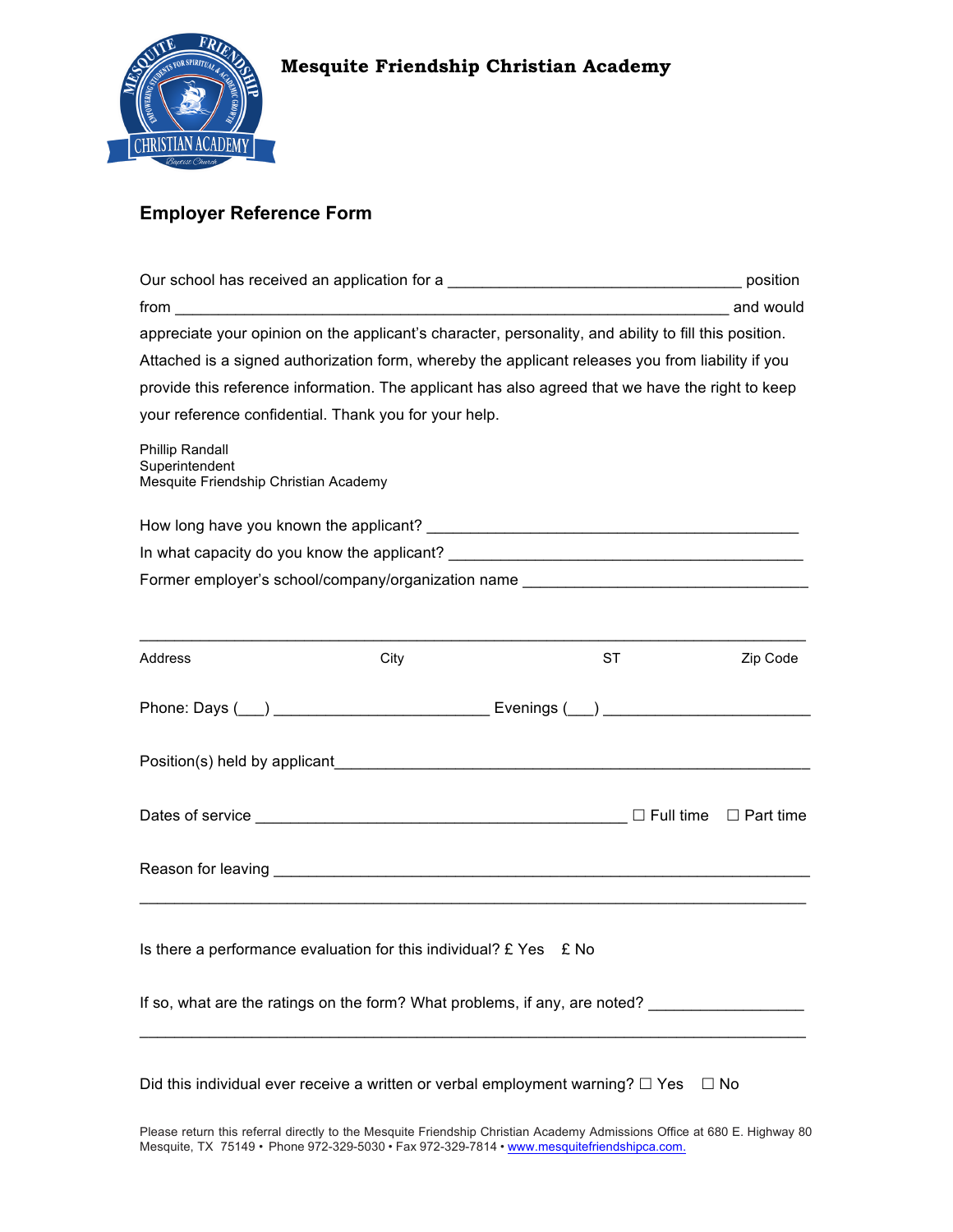**Because we put such a high priority on the safety of our students, we ask some pretty direct questions regarding misconduct. We ask these questions on all reference checks.**

Are you aware of any instance in which the applicant sexually harassed another individual or was accused of doing so?  $\Box$  Yes  $\Box$  No

Has anyone, to your knowledge, ever brought or discussed bringing a civil or criminal claim against the applicant, alleging physical or sexual abuse by the applicant?  $\Box$  Yes  $\Box$  No

Did you, as the applicant's employer, ever discipline or reprimand this person for any reason related to physical or sexual abuse, or sexual impropriety?  $\Box$  Yes  $\Box$  No

Do you have any reason to believe that the applicant should not be working around children, those in need of counsel, or any other individual?  $\Box$  Yes  $\Box$  No

Do you have any reason to believe that the applicant is not totally honest or that the applicant cannot be trusted in handling funds?  $\Box$  Yes  $\Box$  No

For reasons that you may prefer to keep confidential, should we enlarge our search for the right person for this position beyond this particular applicant?  $\Box$  Yes  $\Box$  No

Please provide both positive and negative comments about this person regarding anything that you feel we should know: \_\_\_\_\_\_\_\_\_\_\_\_\_\_\_\_\_\_\_\_\_\_\_\_\_\_\_\_\_\_\_\_\_\_\_\_\_\_\_\_\_\_\_\_\_\_\_\_\_\_\_\_\_\_\_  $\_$  , and the set of the set of the set of the set of the set of the set of the set of the set of the set of the set of the set of the set of the set of the set of the set of the set of the set of the set of the set of th

 $\_$  , and the set of the set of the set of the set of the set of the set of the set of the set of the set of the set of the set of the set of the set of the set of the set of the set of the set of the set of the set of th  $\_$  , and the set of the set of the set of the set of the set of the set of the set of the set of the set of the set of the set of the set of the set of the set of the set of the set of the set of the set of the set of th

Do you believe that this applicant demonstrated a real commitment to Christian living both on and off the job site? Would the applicant be a good Christian role model for our students?  $\_$  , and the set of the set of the set of the set of the set of the set of the set of the set of the set of the set of the set of the set of the set of the set of the set of the set of the set of the set of the set of th

 $\_$  , and the set of the set of the set of the set of the set of the set of the set of the set of the set of the set of the set of the set of the set of the set of the set of the set of the set of the set of the set of th  $\_$  , and the set of the set of the set of the set of the set of the set of the set of the set of the set of the set of the set of the set of the set of the set of the set of the set of the set of the set of the set of th  $\_$  , and the set of the set of the set of the set of the set of the set of the set of the set of the set of the set of the set of the set of the set of the set of the set of the set of the set of the set of the set of th

 $\_$  , and the set of the set of the set of the set of the set of the set of the set of the set of the set of the set of the set of the set of the set of the set of the set of the set of the set of the set of the set of th  $\_$  , and the set of the set of the set of the set of the set of the set of the set of the set of the set of the set of the set of the set of the set of the set of the set of the set of the set of the set of the set of th  $\_$  , and the set of the set of the set of the set of the set of the set of the set of the set of the set of the set of the set of the set of the set of the set of the set of the set of the set of the set of the set of th

Please list main character and personality strengths:

*References.* Please provide the name and address of an additional individual who knows the applicant and may be able to provide information about him or her.

 $\_$  , and the set of the set of the set of the set of the set of the set of the set of the set of the set of the set of the set of the set of the set of the set of the set of the set of the set of the set of the set of th  $\_$  , and the set of the set of the set of the set of the set of the set of the set of the set of the set of the set of the set of the set of the set of the set of the set of the set of the set of the set of the set of th

Please return this referral directly to the Mesquite Friendship Christian Academy Admissions Office at 680 E. Highway 80 Mesquite, TX 75149 • Phone 972-329-5030 • Fax 972-329-7814 • www.mesquitefriendshipca.com.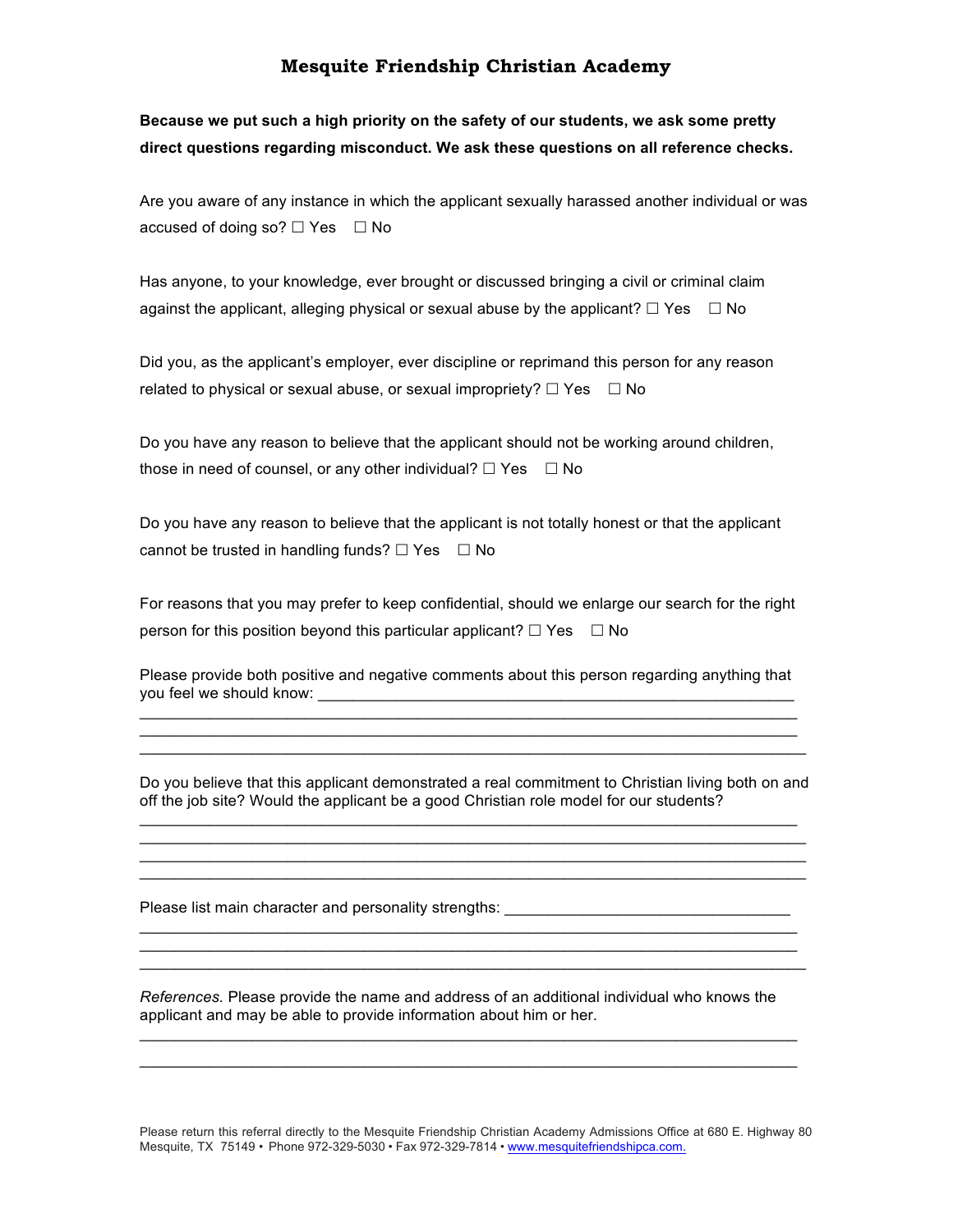Use this page if the reference is for an applicant for an administrative position or another exempt position, but not a teacher position.

Please place an *X* in the column that best describes this individual in the following categories:

| <b>Characteristics</b>                   | <b>Excellent</b> | Good | Average | Poor | <b>Unknown</b> |
|------------------------------------------|------------------|------|---------|------|----------------|
| Integrity: honesty, truthfulness         |                  |      |         |      |                |
| Ability: judgment, common sense          |                  |      |         |      |                |
| Dependability: responsible               |                  |      |         |      |                |
| <b>Personality: disposition, manners</b> |                  |      |         |      |                |
| <b>Competence:</b> effective, qualified  |                  |      |         |      |                |
| <b>Confidence: trustworthy</b>           |                  |      |         |      |                |
| Peer relations: team player              |                  |      |         |      |                |
| <b>Demeanor: handles stress</b>          |                  |      |         |      |                |
| <b>Communication: articulate</b>         |                  |      |         |      |                |
| Leadership: recognized as leader         |                  |      |         |      |                |

 $\_$  , and the set of the set of the set of the set of the set of the set of the set of the set of the set of the set of the set of the set of the set of the set of the set of the set of the set of the set of the set of th  $\_$  , and the set of the set of the set of the set of the set of the set of the set of the set of the set of the set of the set of the set of the set of the set of the set of the set of the set of the set of the set of th  $\_$  , and the set of the set of the set of the set of the set of the set of the set of the set of the set of the set of the set of the set of the set of the set of the set of the set of the set of the set of the set of th

 $\_$  , and the set of the set of the set of the set of the set of the set of the set of the set of the set of the set of the set of the set of the set of the set of the set of the set of the set of the set of the set of th

 $\_$  , and the set of the set of the set of the set of the set of the set of the set of the set of the set of the set of the set of the set of the set of the set of the set of the set of the set of the set of the set of th

Additional comments: \_\_\_\_\_\_\_\_\_\_\_\_\_\_\_\_\_\_\_\_\_\_\_\_\_\_\_\_\_\_\_\_\_\_\_\_\_\_\_\_\_\_\_\_\_\_\_\_\_\_\_\_\_\_\_\_\_\_\_

Thank you for your help and cooperation!

Signature of reference Date

Printed name of reference

Phone  $(\_\_)$